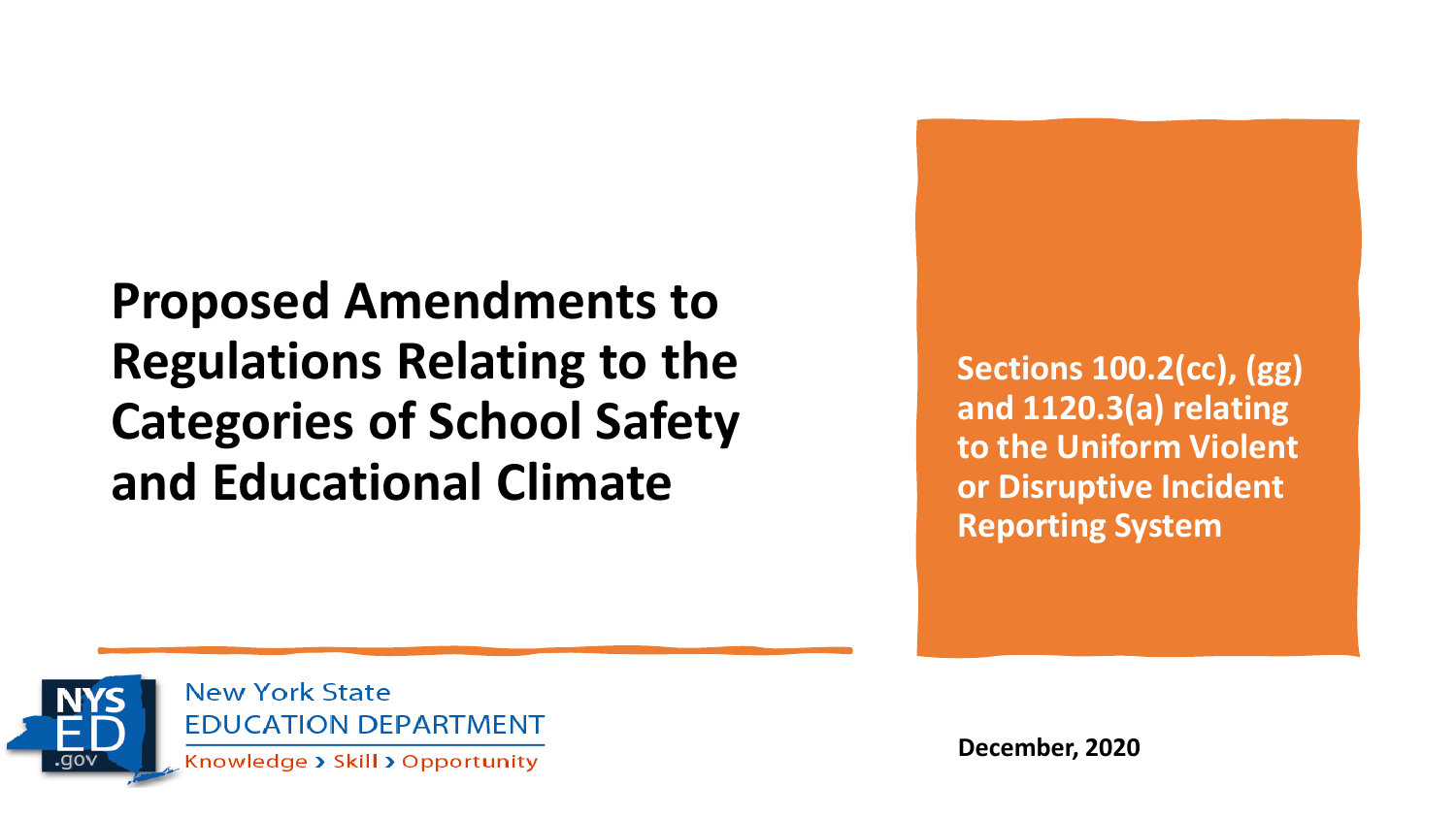# Safe Schools Task Force

**Task Force Reconvened August 2019 to:**

- **Refine past work on School Safety and Educational Climate (SSEC) definitions**
- **Review and address inaccuracies in the School Violence Index (SVI) calculation and Persistently Dangerous (PD) determination**
- **Address 2018 OSC Audit findings of School Safety Plans**
- **Address newly enacted Red Flag Law**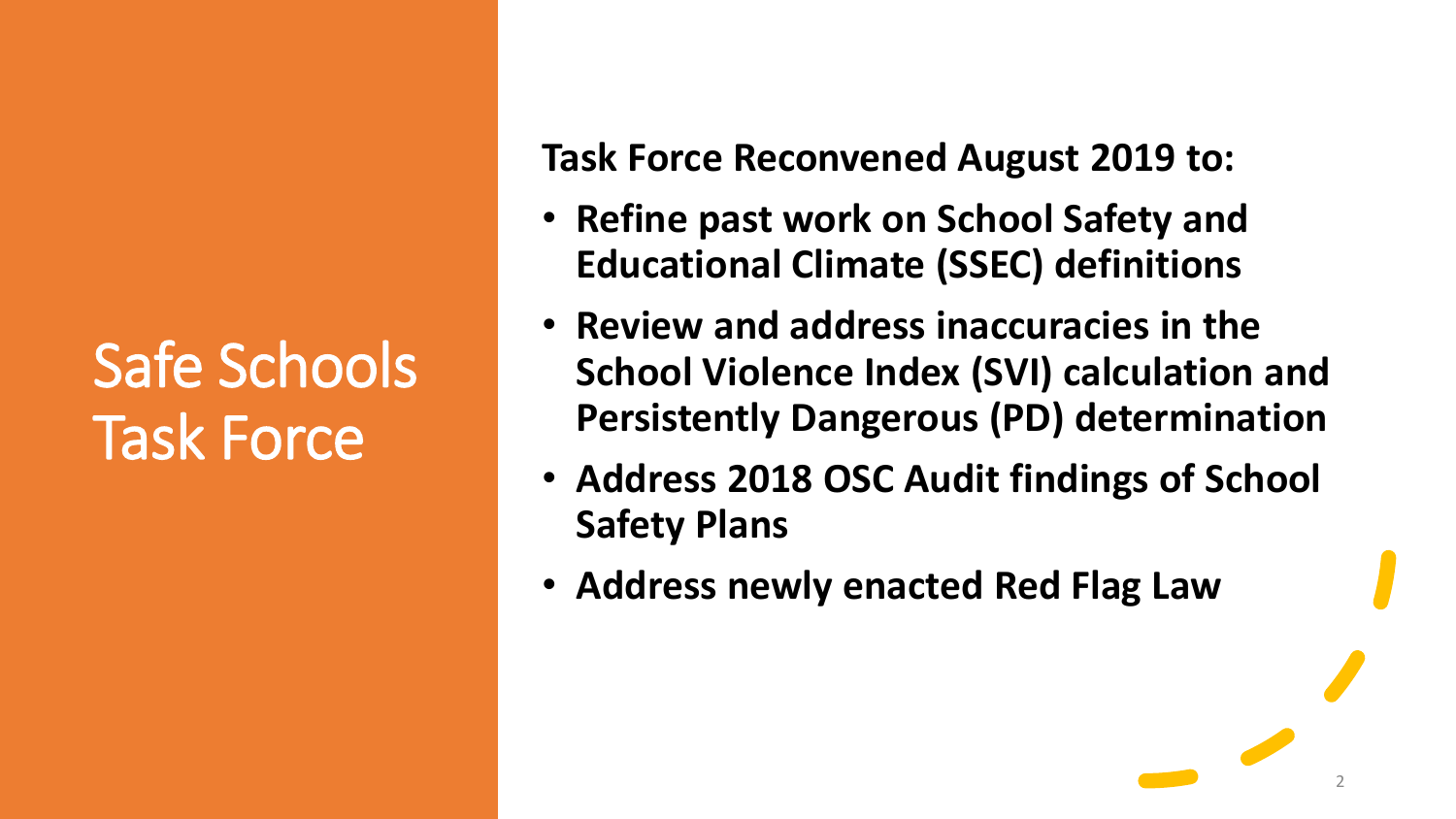# SSEC Categories and Definitions

- **In 2016, NYSED combined VADIR and DASA into SSEC and adopted new definitions**
- **In 2017 SSEC definitions caused increased reporting of:**
	- **"Sexual Offenses" incidents**
	- **"Assault with Physical Injuries" incidents**

| <b>Comparison of Incident Counts Collected in</b><br>2016-17 and 2017-18 School Years | 2016-17 | 2017-18      | year to<br>year<br>change | % change |
|---------------------------------------------------------------------------------------|---------|--------------|---------------------------|----------|
| 1. Homicide                                                                           |         | $\mathbf{1}$ | $\mathbf{1}$              |          |
| 2. Sex Offenses                                                                       | 3,479   | 4,583        | 1,104                     | 32%      |
| 3. Assault                                                                            | 10,501  | 14,144       | 3,643                     | 35%      |
| 4. Discrimination, Harassment, and Bullying<br>(including Cyberbullying)              | 23,930  | 23,768       | (162)                     | $-1\%$   |
| 5. Bomb Threat                                                                        | 209     | 211          | 2                         | 1%       |
| 6. False Alarm                                                                        | 684     | 692          | 8                         | 1%       |
| <b>7. Weapons Possession</b>                                                          | 5,139   | 5,464        | 325                       | 6%       |
| 8. Use, Possession, or Sale of Drugs                                                  | 5,346   | 5,917        | 571                       | 11%      |
| 9. Use, Possession, or Sale of Alcohol                                                | 1,094   | 1,089        | (5)                       | 0%       |
| <b>Total</b>                                                                          | 50,382  | 55,869       | 5,487                     | 11%      |

▪ **"Bomb Threat" and "False Alarm" do not capture threats of school violence**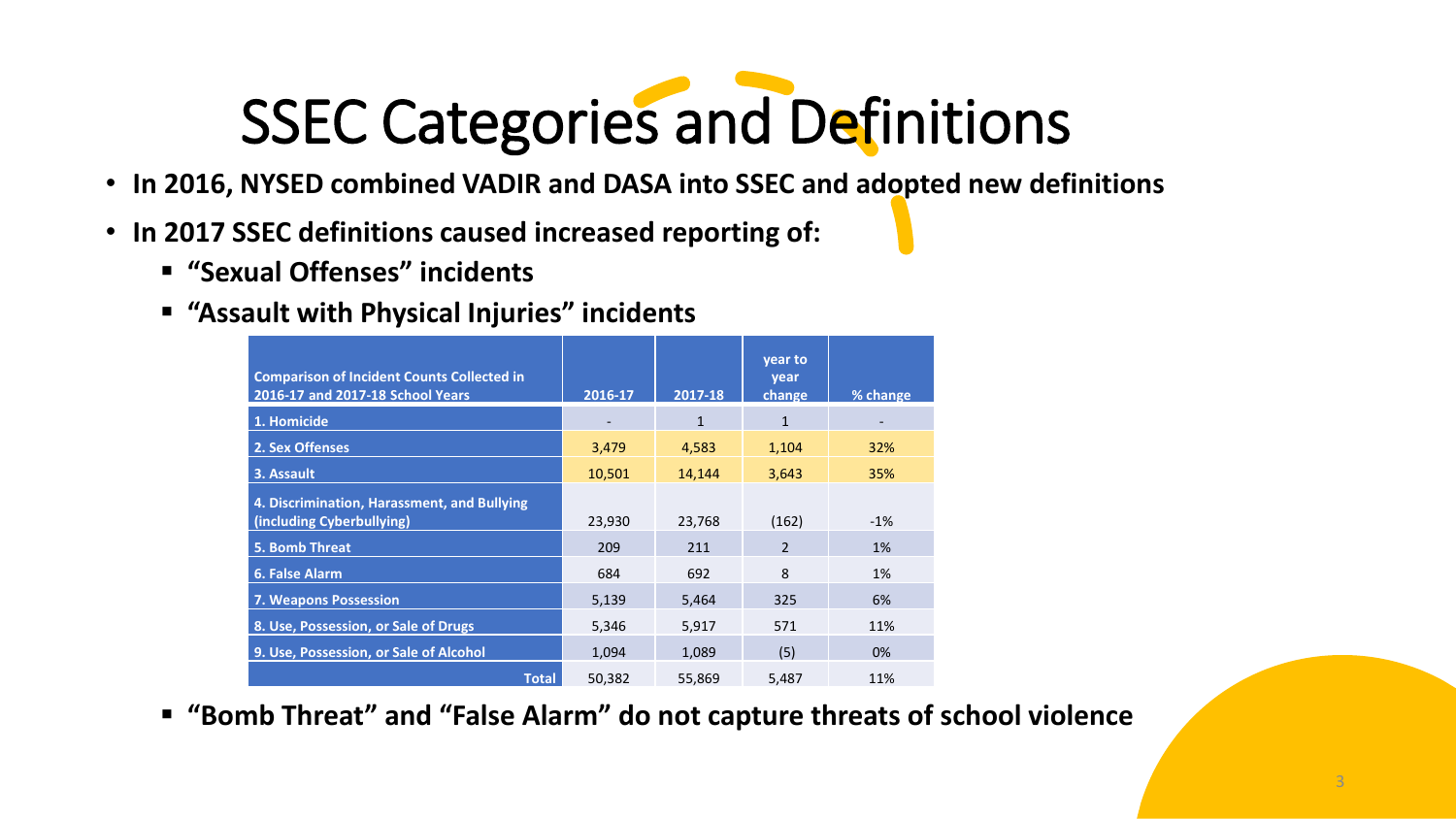Revisions to VADIR **Categories** and Definitions in §100.2(gg)

**The Task Force Recognized the need to:**

- **Revise the definitions of Assault and Sexual Offense to include age, developmental age and intent**
- **Create one incident category and definition for serious "Assault" and serious "Sexual Offense"**
- **Create an incident category for "Threat (other than bomb threat or false alarm)"**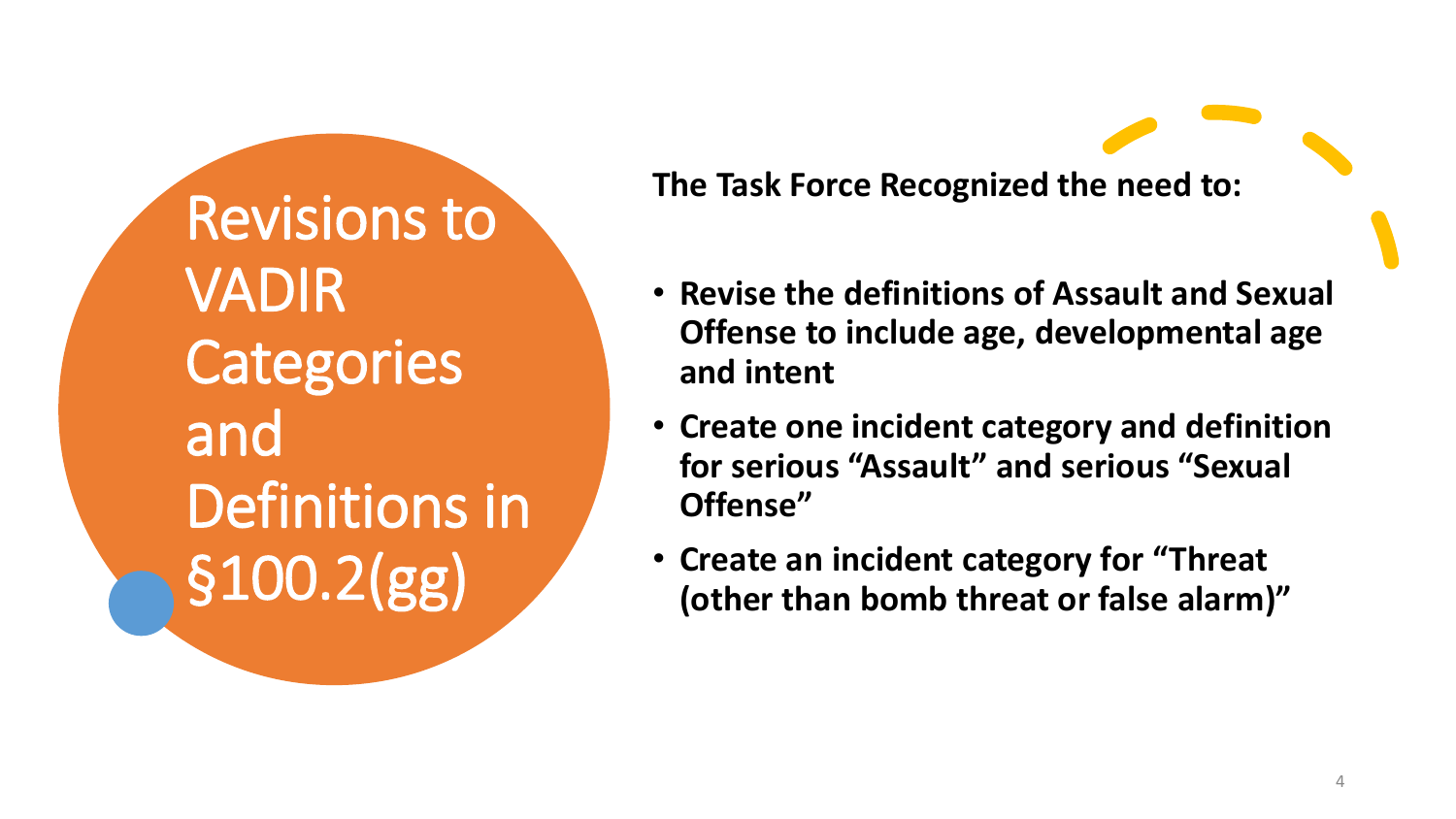Proposed New **Definitions** 

- **Sexual offense.** 
	- **10 years of age or older**
	- **Felony under Article 130 of the Penal Law**
	- **Consideration of the developmental capacity to form the intent to commit act**
	- **School has referred the person to the police**
- **Assault.** 
	- **10 years of age or older**
	- **Felony under Article 120 of the Penal Law**
	- **Consideration of the developmental capacity to form the intent to commit act**
	- **School has referred the person to the police**
- **Weapon** 
	- **Defined in Article 265 of the Penal Law.**
- **Threat**
	- **Threat of violence on school property/school function.**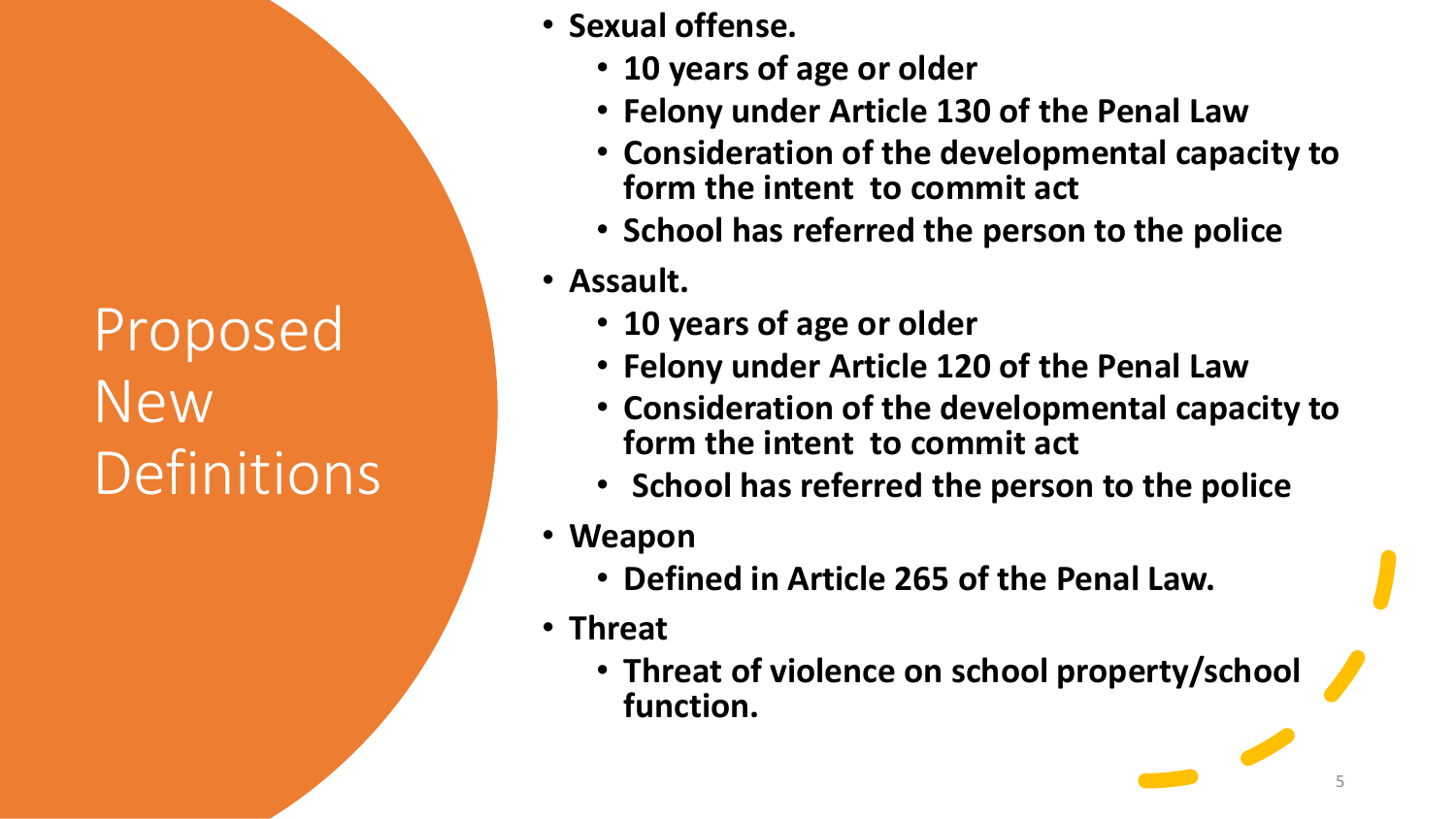### Persistently Dangerous Schools Designation (PD)

- **Federal and State law require Persistently Dangerous (PD) Determination.**
- **Currently, SVI is a ratio of incidents to school enrollment, determined by the number of incidents, the seriousness and type of incidents.**

#### **Sum of Incident X weight**

#### **Enrollment**

- **Currently schools are designated as PD if:** *For 2 consecutive school years, EITHER*
	- **SVI of 1.5 or greater; OR**
	- **SVI of 0.5 + and 60 + serious incidents**

#### **SVI Calculation Sheet**

| <b>Incident Category</b>                                                                               | Weight<br>(A)  | #<br>Reported<br>(B) | $(A \times B)$ |
|--------------------------------------------------------------------------------------------------------|----------------|----------------------|----------------|
| 1. Homicide                                                                                            | 100            | $\Omega$             | 0              |
| 2a. Forcible Sex Offenses                                                                              | 60             | $\mathbf 0$          | $\mathbf 0$    |
| <b>2b. Other Sex Offenses:</b>                                                                         | 40             | 0                    | 0              |
| <b>3a. Assault with Physical Injury</b>                                                                | 30             | $\Omega$             | $\Omega$       |
| 3b. Assault with Serious Physical Injury                                                               | 45             | 0                    | $\Omega$       |
| 4a. Weapon Possession:<br>weapon(s) confiscated through entry screening                                | $\mathbf{1}$   | $\Omega$             | $\Omega$       |
| <b>4b. Weapon Possession:</b><br>weapon(s) found under other circumstances                             | 15             | 0                    | 0              |
| 5a. Material Incidents of Discrimination, Harassment, and<br><b>Bullying (excluding Cyberbullying)</b> | $\overline{0}$ | $\Omega$             | $\mathbf 0$    |
| 5b. Material Incidents of Cyberbullying                                                                | $\Omega$       | $\Omega$             | $\Omega$       |
| <b>6. Bomb Threat</b>                                                                                  | 0              | $\Omega$             | 0              |
| 7. False Alarm                                                                                         | $\mathbf{0}$   | $\Omega$             | 0              |
| 8. Use, Possession, or Sale of Drugs                                                                   | $\Omega$       | $\Omega$             | $\Omega$       |
| 9. Use, Possession, or Sale of Alcohol                                                                 | 0              | 0                    | 0              |
| <b>Total:</b>                                                                                          |                |                      | $\mathbf 0$    |
| <b>BEDS Enrollment Total:</b>                                                                          |                |                      | 11             |
| <b>School Violence Index:</b>                                                                          |                |                      | 0.000          |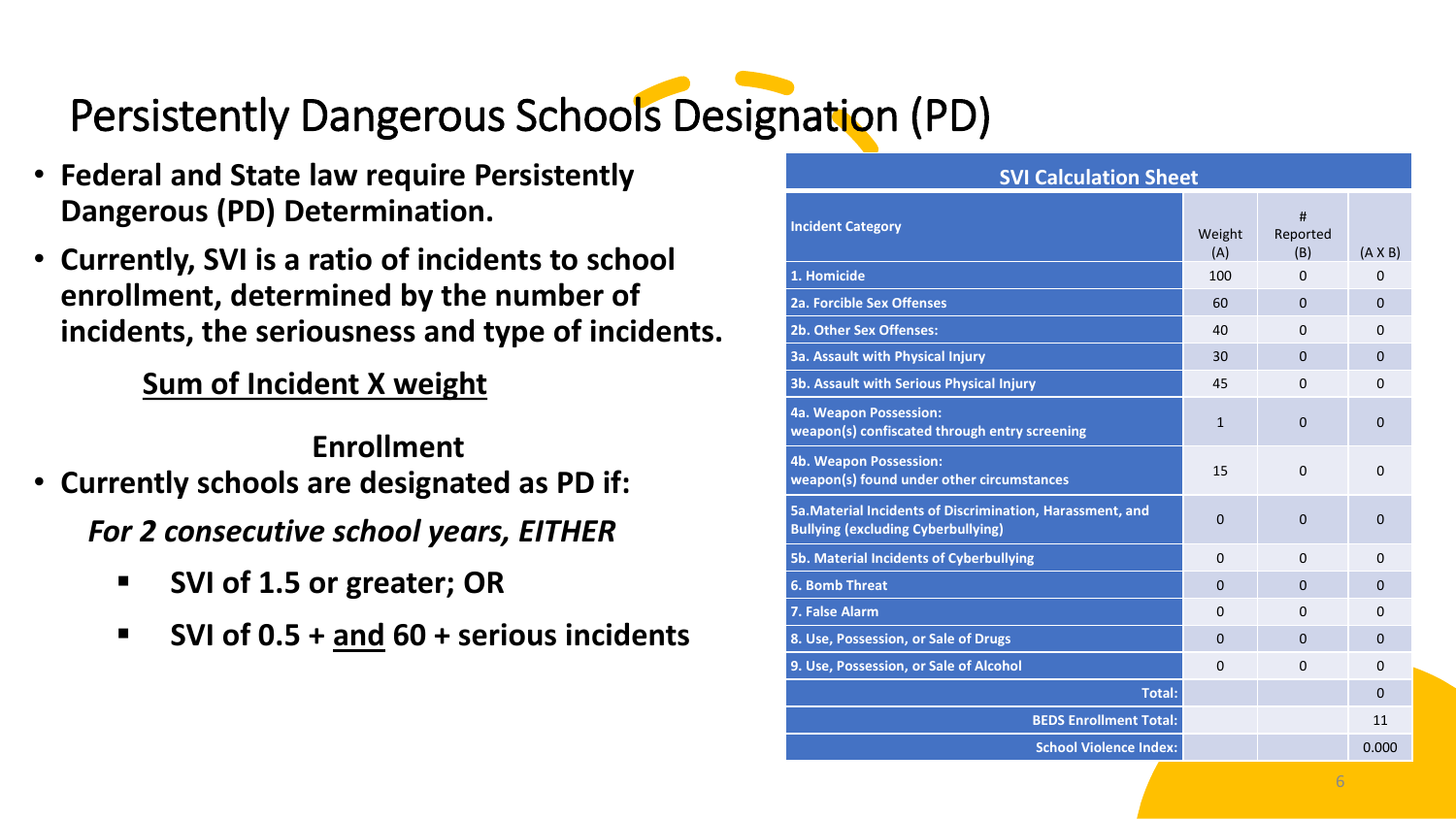**Recalculation** of the School Violence Index (SVI)

**The current SVI formula over-identifies:**

- **low enrollment (elementary) schools**
- **under-identifies high enrollment (mostly secondary) schools**
- **schools with high numbers of students with disabilities**

*The Safe Schools Task Force concluded that the SVI should be revised to:*

- **Use a total of the most serious 4 violent categories** 
	- **homicide, assault, sexual offense and weapons use/possession**
- **Take into account school enrollment in a more accurate manner**
- **Remove the weighting of all incidents**

#### *To do this:*

- **Use a ratio of the sum of the 4 violent incident categories per 100 students;**
- **Establish a cut score of 3 instances/100 students to designate schools as persistently dangerous.**